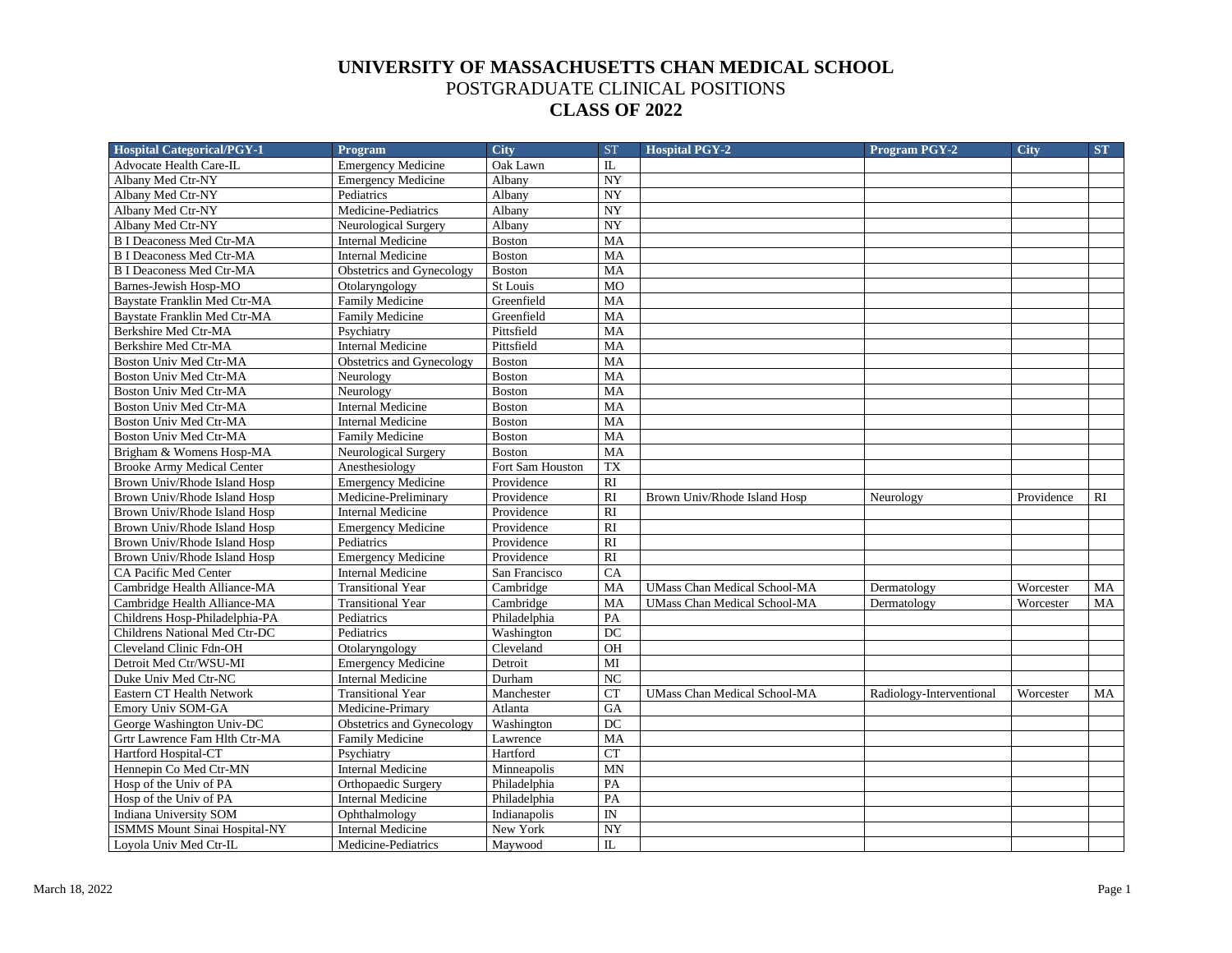| <b>Hospital Categorical/PGY-1</b>   | <b>Program</b>            | <b>City</b>         | <b>ST</b>              | <b>Hospital PGY-2</b>               | <b>Program PGY-2</b>      | <b>City</b>   | ST.       |
|-------------------------------------|---------------------------|---------------------|------------------------|-------------------------------------|---------------------------|---------------|-----------|
| Maine Med Ctr                       | <b>Vascular Surgery</b>   | Portland            | <b>ME</b>              |                                     |                           |               |           |
| Maine Med Ctr                       | Family Medicine           | Portland            | <b>ME</b>              |                                     |                           |               |           |
| Maine Med Ctr                       | Pediatrics                | Portland            | <b>ME</b>              |                                     |                           |               |           |
| Massachusetts Gen Hosp              | Pediatrics                | <b>Boston</b>       | MA                     |                                     |                           |               |           |
| Massachusetts Gen Hosp              | Anesthesiology            | <b>Boston</b>       | MA                     |                                     |                           |               |           |
| Massachusetts Gen Hosp              | Psychiatry                | <b>Boston</b>       | MA                     |                                     |                           |               |           |
| Massachusetts Gen Hosp              | <b>Emergency Medicine</b> | <b>Boston</b>       | MA                     |                                     |                           |               |           |
| Massachusetts Gen Hosp              | <b>Emergency Medicine</b> | <b>Boston</b>       | MA                     |                                     |                           |               |           |
| Massachusetts Gen Hosp              | Pediatrics                | <b>Boston</b>       | MA                     |                                     |                           |               |           |
| Medical University of SC            | Anesthesiology            | Charleston          | SC                     |                                     |                           |               |           |
| Middlesex Hospital-CT               | Family Medicine           | Middletown          | <b>CT</b>              |                                     |                           |               |           |
| Middlesex Hospital-CT               | Family Medicine           | Middletown          | CT                     |                                     |                           |               |           |
| MountainView Reg Med Ctr-NM         | <b>Transitional Year</b>  | Las Cruces          | <b>NM</b>              | <b>UMass Chan Medical School-MA</b> | Radiology-Diagnostic      | Worcester     | MA        |
| Mt Auburn Hospital-MA               | Medicine-Preliminary      | Cambridge           | MA                     | Brigham & Womens Hosp-MA            | Neurology                 | <b>Boston</b> | <b>MA</b> |
| Nassau Univ Med Ctr-NY              | Obstetrics and Gynecology | East Meadow         | NY                     |                                     |                           |               |           |
| Nationwide Childrens Hosp-OH        | Pediatrics                | Columbus            | OH                     |                                     |                           |               |           |
| Newton-Wellesley Hosp-MA            | <b>Transitional Year</b>  | Newton              | MA                     | NYU Grossman School Of Medicine-NY  | <b>Radiation Oncology</b> | New York      | NY        |
| North Shore Med Ctr/Salem Hosp-MA   | Medicine-Preliminary      | Salem               | MA                     | <b>UMass Chan Medical School-MA</b> | Neurology                 | Worcester     | MA        |
| NYP Brooklyn Methodist Hosp-NY      | <b>Emergency Medicine</b> | Brooklyn            | NY                     |                                     |                           |               |           |
| NYP Hosp-Columbia Univ Med Ctr-NY   | Pediatrics                | New York            | NY                     |                                     |                           |               |           |
| NYP Hosp-Columbia Univ Med Ctr-NY   | Neurology                 | New York            | NY                     |                                     |                           |               |           |
| NYP Hosp-Columbia Univ Med Ctr-NY   | Pediatrics                | New York            | NY                     |                                     |                           |               |           |
| NYP Hosp-Weill Cornell Med Ctr-NY   | Pediatrics                | New York            | NY                     |                                     |                           |               |           |
| NYU Grossman School Of Medicine-NY  | Thoracic Surgery          | New York            | NY                     |                                     |                           |               |           |
| NYU Grossman School Of Medicine-NY  | Pediatrics                | New York            | NY                     |                                     |                           |               |           |
| NYU Grossman School Of Medicine-NY  | Obstetrics and Gynecology | New York            | NY                     |                                     |                           |               |           |
| NYU Grossman School Of Medicine-NY  | <b>Internal Medicine</b>  | New York            | NY                     |                                     |                           |               |           |
| Oregon Health & Science Univ        | Neurological Surgery      | Portland            | <b>OR</b>              |                                     |                           |               |           |
| Oregon Health & Science Univ        | Neurological Surgery      | Portland            | <b>OR</b>              |                                     |                           |               |           |
| Penn State Hershey Med Ctr-PA       | <b>Emergency Medicine</b> | Hershey             | PA                     |                                     |                           |               |           |
| Penn State Hershey Med Ctr-PA       | Medicine-Pediatrics       | Hershey             | PA                     |                                     |                           |               |           |
| Rhode Island Hosp/Brown Univ        | Urology                   | Providence          | $\overline{RI}$        |                                     |                           |               |           |
| Rush University Med Ctr-IL          | Medicine-Pediatrics       | Chicago             | $_{\rm IL}$            |                                     |                           |               |           |
| Rutgers-New Jersey Medical School   | Medicine-Pediatrics       | Newark              | $\overline{\text{NJ}}$ |                                     |                           |               |           |
| Santa Clara Valley Med Ctr-CA       | <b>Internal Medicine</b>  | San Jose            | CA                     |                                     |                           |               |           |
| Spectrum Health/Michigan State Univ | Pediatrics                | <b>Grand Rapids</b> | MI                     |                                     |                           |               |           |
| St Elizabeths Med Ctr-MA            | Medicine-Preliminary      | <b>Boston</b>       | MA                     | <b>UMass Chan Medical School-MA</b> | Radiology-Diagnostic      | Worcester     | MA        |
| St Elizabeths Med Ctr-MA            | Medicine-Preliminary      | <b>Boston</b>       | MA                     | <b>Tufts Medical Center-MA</b>      | Anesthesiology            | <b>Boston</b> | $\rm MA$  |
| St Elizabeths Med Ctr-MA            | Medicine-Preliminary      | <b>Boston</b>       | MA                     | Zucker SOM-Northwell NS/LIJ-NY      | Neurology                 | Manhasset     | NY        |
| St Elizabeths Med Ctr-MA            | Anesthesiology            | <b>Boston</b>       | MA                     |                                     |                           |               |           |
| <b>St Francis Hospital-CT</b>       | Obstetrics and Gynecology | Hartford            | <b>CT</b>              |                                     |                           |               |           |
| Steward Carney Hospital-MA          | Medicine-Preliminary      | <b>Boston</b>       | MA                     |                                     |                           |               |           |
| Steward Carney Hospital-MA          | <b>Transitional Year</b>  | <b>Boston</b>       | MA                     | Duke Univ Med Ctr-NC                | Radiology-Diagnostic      | Durham        | NC        |
| <b>Steward Carney Hospital-MA</b>   | <b>Transitional Year</b>  | <b>Boston</b>       | MA                     | Hosp of the Univ of PA              | Radiology-Diagnostic      | Philadelphia  | PA        |
| Steward Carney Hospital-MA          | <b>Transitional Year</b>  | Boston              | MA                     | <b>Tufts Medical Center-MA</b>      | Anesthesiology            | <b>Boston</b> | MA        |
| Stony Brook Teach Hosps-NY          | <b>Emergency Medicine</b> | <b>Stony Brook</b>  | NY                     |                                     |                           |               |           |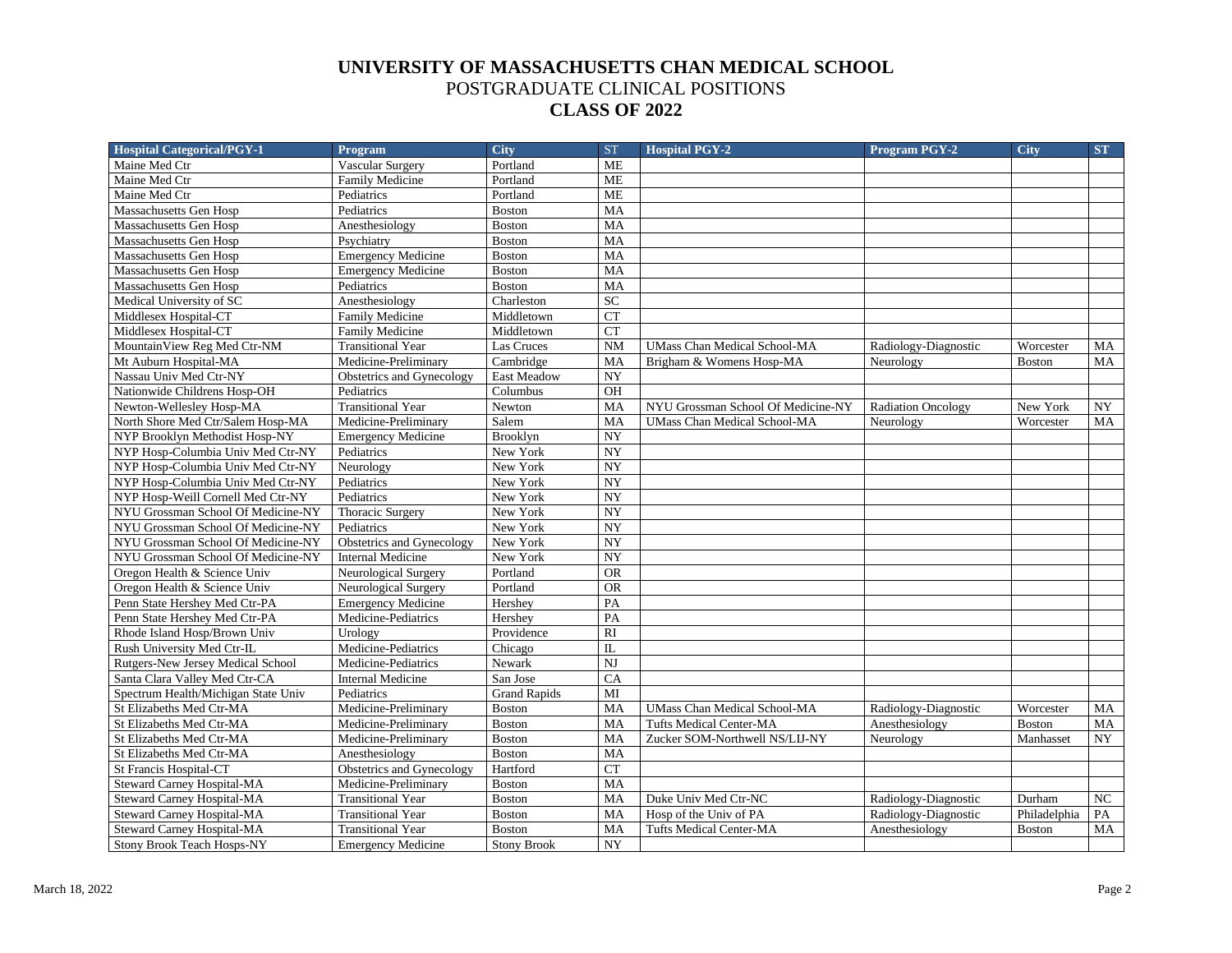| <b>Hospital Categorical/PGY-1</b>     | <b>Program</b>             | <b>City</b>      | <b>ST</b> | <b>Hospital PGY-2</b>               | <b>Program PGY-2</b>                      | <b>City</b>   | ST |
|---------------------------------------|----------------------------|------------------|-----------|-------------------------------------|-------------------------------------------|---------------|----|
| Sunrise Health GME Consortium-NV      | Surgery-Preliminary        | Las Vegas        | <b>NV</b> |                                     |                                           |               |    |
| <b>SUNY HSC Brooklyn-NY</b>           | <b>Orthopaedic Surgery</b> | Brooklyn         | NY        |                                     |                                           |               |    |
| Thomas Jefferson Univ-PA              | Obstetrics and Gynecology  | Philadelphia     | PA        |                                     |                                           |               |    |
| <b>Tufts Medical Center-MA</b>        | <b>Internal Medicine</b>   | <b>Boston</b>    | MA        |                                     |                                           |               |    |
| U Arizona COM-Tucson                  | Psychiatry                 | Tucson           | AZ        |                                     |                                           |               |    |
| U Florida COM-Shands Hosp             | Anesthesiology             | Gainesville      | FL        |                                     |                                           |               |    |
| U Maryland Med Ctr                    | Psychiatry                 | <b>Baltimore</b> | MD        |                                     |                                           |               |    |
| U Michigan Hosps-Ann Arbor            | Anesthesiology             | Ann Arbor        | MI        |                                     |                                           |               |    |
| U Michigan Hosps-Ann Arbor            | Medicine-Pediatrics        | Ann Arbor        | MI        |                                     |                                           |               |    |
| U Nebraska Med Ctr                    | Ophthalmology              | Omaha            | <b>NE</b> |                                     |                                           |               |    |
| <b>U New Mexico SOM</b>               | <b>Emergency Medicine</b>  | Albuquerque      | NM        |                                     |                                           |               |    |
| <b>U North Carolina Hospitals</b>     | Neurology                  | Chapel Hill      | NC        |                                     |                                           |               |    |
| <b>U Rochester/Strong Memorial-NY</b> | Pathology                  | Rochester        | <b>NY</b> |                                     |                                           |               |    |
| U Southern California                 | <b>Internal Medicine</b>   | Los Angeles      | CA        |                                     |                                           |               |    |
| U Texas HSC-San Antonio               | Orthopaedic Surgery        | San Antonio      | <b>TX</b> |                                     |                                           |               |    |
| U Texas Southwestern Med Sch-Dallas   | Medicine-Preliminary       | Dallas           | <b>TX</b> | U Texas Southwestern Med Sch-Dallas | Dermatology                               | Dallas        | TX |
| U Wisconsin Hospital and Clinics      | <b>Emergency Medicine</b>  | Madison          | WI        |                                     |                                           |               |    |
| UC Davis Med Ctr-CA                   | Vascular Surgery           | Sacramento       | CA        |                                     |                                           |               |    |
| UC Davis Med Ctr-CA                   | Obstetrics and Gynecology  | Sacramento       | CA        |                                     |                                           |               |    |
| UC Davis Med Ctr-CA                   | Obstetrics and Gynecology  | Sacramento       | CA        |                                     |                                           |               |    |
| UC Irvine Med Ctr-CA                  | <b>Family Medicine</b>     | Orange           | CA        |                                     |                                           |               |    |
| UCLA Med Ctr-CA                       | Anesthesiology             | Los Angeles      | CA        |                                     |                                           |               |    |
| <b>UMass Chan - Baystate-MA</b>       | Obstetrics and Gynecology  | Springfield      | MA        |                                     |                                           |               |    |
| UMass Chan - Baystate-MA              | <b>Emergency Medicine</b>  | Springfield      | MA        |                                     |                                           |               |    |
| <b>UMass Chan - Baystate-MA</b>       | <b>Internal Medicine</b>   | Springfield      | MA        |                                     |                                           |               |    |
| UMass Chan - Baystate-MA              | Pediatrics-Preliminary     | Springfield      | MA        | Childrens Hospital-Boston-MA        | Neurodevelopmental<br><b>Disabilities</b> | <b>Boston</b> | MA |
| <b>UMass Chan Medical School-MA</b>   | <b>Internal Medicine</b>   | Worcester        | MA        |                                     |                                           |               |    |
| <b>UMass Chan Medical School-MA</b>   | Fam Med/Hahnemann FHC      | Worcester        | MA        |                                     |                                           |               |    |
| <b>UMass Chan Medical School-MA</b>   | <b>Internal Medicine</b>   | Worcester        | MA        |                                     |                                           |               |    |
| <b>UMass Chan Medical School-MA</b>   | <b>Internal Medicine</b>   | Worcester        | MA        |                                     |                                           |               |    |
| <b>UMass Chan Medical School-MA</b>   | Family Med/Barre FHC       | Worcester        | MA        |                                     |                                           |               |    |
| <b>UMass Chan Medical School-MA</b>   | <b>Emergency Medicine</b>  | Worcester        | MA        |                                     |                                           |               |    |
| <b>UMass Chan Medical School-MA</b>   | Surgery-General            | Worcester        | MA        |                                     |                                           |               |    |
| <b>UMass Chan Medical School-MA</b>   | Medicine-Pediatrics        | Worcester        | MA        |                                     |                                           |               |    |
| UMass Chan Medical School-MA          | Psychiatry                 | Worcester        | MA        |                                     |                                           |               |    |
| <b>UMass Chan Medical School-MA</b>   | Psychiatry                 | Worcester        | MA        |                                     |                                           |               |    |
| <b>UMass Chan Medical School-MA</b>   | Orthopaedic Surgery        | Worcester        | MA        |                                     |                                           |               |    |
| <b>UMass Chan Medical School-MA</b>   | <b>Internal Medicine</b>   | Worcester        | MA        |                                     |                                           |               |    |
| <b>UMass Chan Medical School-MA</b>   | Pediatrics                 | Worcester        | MA        |                                     |                                           |               |    |
| UMass Chan Medical School-MA          | Medicine-Preliminary       | Worcester        | MA        | Brigham & Womens Hosp-MA            | Anesthesiology                            | <b>Boston</b> | MA |
| <b>UMass Chan Medical School-MA</b>   | Obstetrics and Gynecology  | Worcester        | <b>MA</b> |                                     |                                           |               |    |
| <b>UMass Chan Medical School-MA</b>   | Surgery-General            | Worcester        | MA        |                                     |                                           |               |    |
| <b>UMass Chan Medical School-MA</b>   | Surgery-General            | Worcester        | MA        |                                     |                                           |               |    |
| <b>UMass Chan Medical School-MA</b>   | <b>Internal Medicine</b>   | Worcester        | MA        |                                     |                                           |               |    |
| <b>UMass Chan Medical School-MA</b>   | Orthopaedic Surgery        | Worcester        | <b>MA</b> |                                     |                                           |               |    |